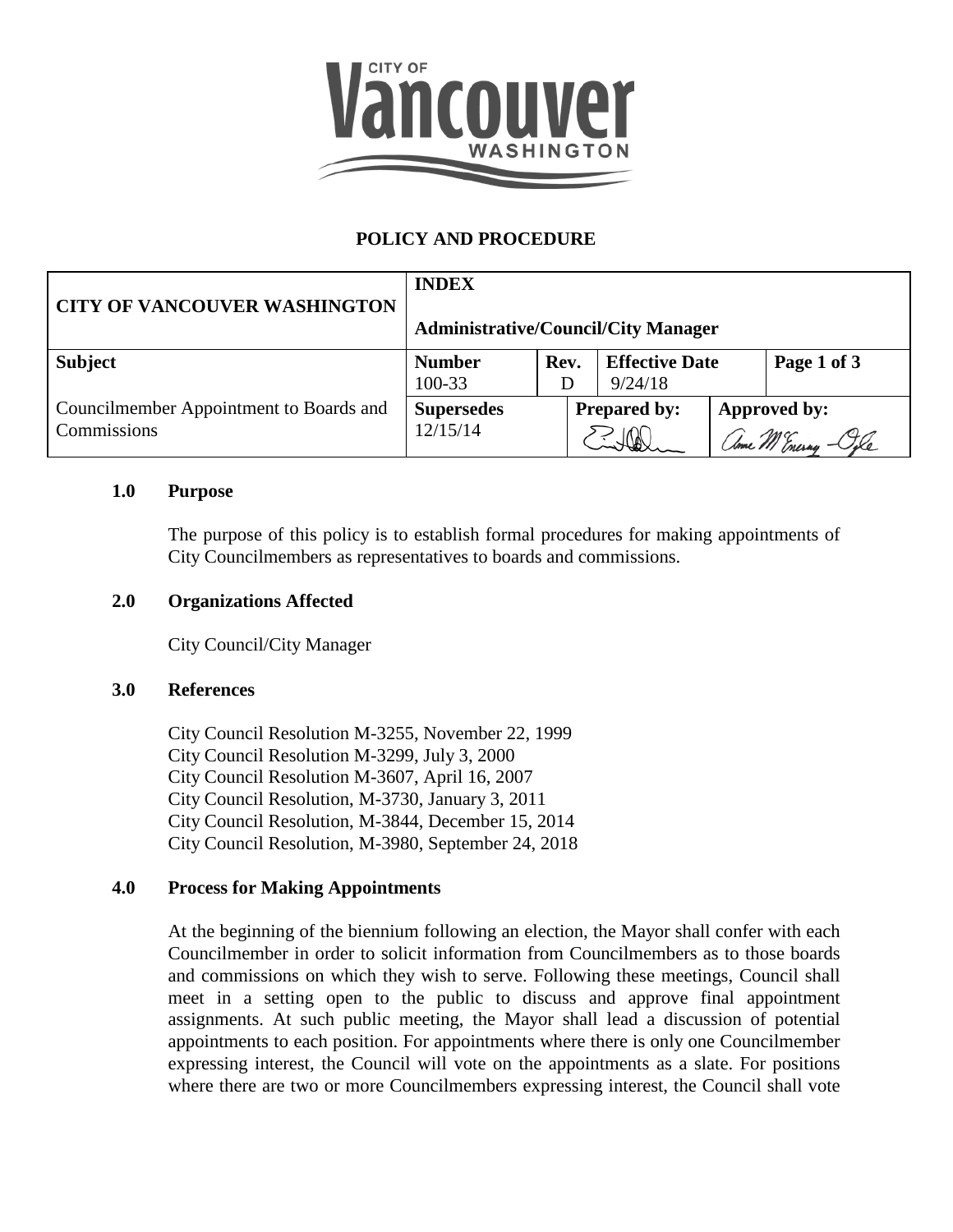on appointments individually. A majority vote of the Council is required to approve all appointments.

## **5.0. Appointment Limits**

The Council values continuity on boards and commission, providing experience to the boards and commissions, and providing learning opportunities for the growth of new Councilmembers. There shall be no limit to the number of terms any Councilmember may serve on any board or commission.

## **6.0 Councilmembers Representing an Official City Position**

Individual Councilmembers serving on appointed boards and commissions represent the Council as a whole. Once the City Council has taken a position on an issue, either through a majority vote or consensus, all official City correspondence regarding that issue will reflect the Council's adopted position.

The Mayor is authorized to send letters stating the City's official position to appropriate officials. Councilmembers shall receive copies of all such letters. If a member of the City Council appears before another governmental agency or organization either as an appointed member of that agency or as a guest to give a statement regarding an issue affecting the City on which the City Council has taken a position, the Councilmember shall indicate the majority position of the Council. Personal opinions, minority positions and comments contrary to the majority position may be expressed only if the Councilmember clarifies that such statements do not reflect the official position of the City Council.

Councilmembers have a responsibility to bring significant policy decisions back to the whole Council for discussion and decision whenever possible.

## **7.0. Boards and Commissions: Council Participation Required**

Council participation in the following boards and commissions is required:

- Bi-State Coordination Committee (Interlocal Agreement)
- C-TRAN (RCW 36.57A.050; Bylaws Section 3.1)
- Child Abuse Intervention Executive Board (Children's Justice Center) (Bylaws, Section 2(b))
- Lodging Tax Advisory Committee (RCW 67.28.1817)
- Metro Policy Advisory Committee ((MPAC) Bylaws, Article III, Section  $1(b)(e)$ )
- Southwest Clean Air Agency (RCW 70.94.100)
- Southwest Washington Regional Transportation Council (RCW 47.80.020; 1992) Interlocal Agreement)
- Clark County Elder Justice Center Executive Board (2012 Interlocal Agreement, Section  $IV(A)(2)$